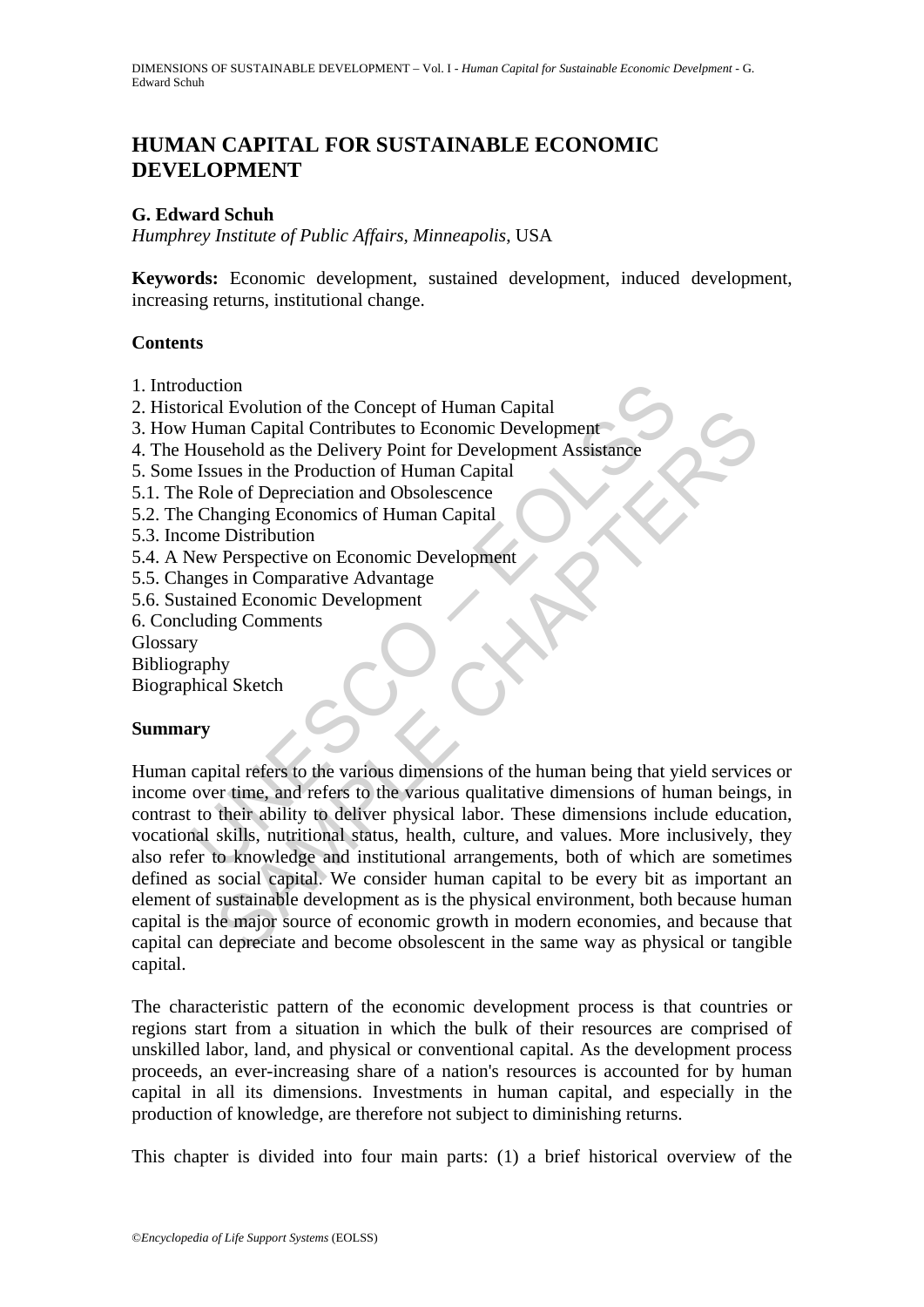evolution of the concept of human capital; (2) a discussion of how human capital contributes to economic development; (3) the household as the producer of human capital; and (4) a discussion of some of the issues that arise from considering human capital as a source of economic growth and development.

## **1. Introduction**

Capital, broadly defined, is anything that yields a stream of services or income over time. It is a produced means of production, used for further production in the economy.

Human capital, for its part, refers to the various dimensions of the human being that yields services or income over time, and tends to refer to the various qualitative dimensions of human beings, in contrast to their ability to deliver physical labor. These dimensions include education, vocational skills, nutritional status, health, culture, and values. More inclusively, they also refer to knowledge and institutional arrangements, both of which are sometimes defined as social capital. We prefer to include them as human capital, since they are imbedded in the human agent, and in the case of institutional arrangements, govern the way individuals in the society relate to each other.

equia, iot is pai, telests our vanious unmentsions of the nume<br>eservices or income over time, and tends to refer to the various corrections of human beings, in contrast to their ability to deliver physic<br>ons include educa solution of the mass is discussion of the same and the comments.<br>
The commention of the solution of the solution of the simulation of the simulation of the simulation of the simulation of the particle education, vocationa Sustainable development, from our perspective, refers to economic development which sustains the welfare – or *per capita* incomes – of a population. Sustainable development as a concept had its origins in concerns about the environment, and for many observers refers to sustaining and protecting the environment as the means of sustaining economic development. We consider human capital to be every bit as important an element of sustainable development as is the physical environment. We take this perspective because human capital is the major source of economic growth in modern economies, and because that capital can depreciate and become obsolescent in the same way as physical or tangible capital. These concepts will be further elaborated below.

This paper is divided into four main parts: (1) a brief historical overview of the evolution of the concept of human capital; (2) a discussion of how human capital contributes to economic development; (3) the household as the producer of human capital; and (4) a discussion of some of the issues that arise from considering human capital as a source of economic growth and development. At the end there will be some concluding comments.

## **2. Historical Evolution of the Concept of Human Capital**

This historical overview is of necessity brief and selective. The objective is to show how the important dimensions of the concept emerged over time.

Human capital in the narrow sense that refers to the innate skills and abilities of human beings has a long history in the study of economic development, although it is only in recent decades that it has been referred to in that way. Adam Smith, in the *Wealth of Nations* (1776), gave a great deal of attention to the skills and abilities of a nation's population and to the entrepreneurial skills of the owners and managers of its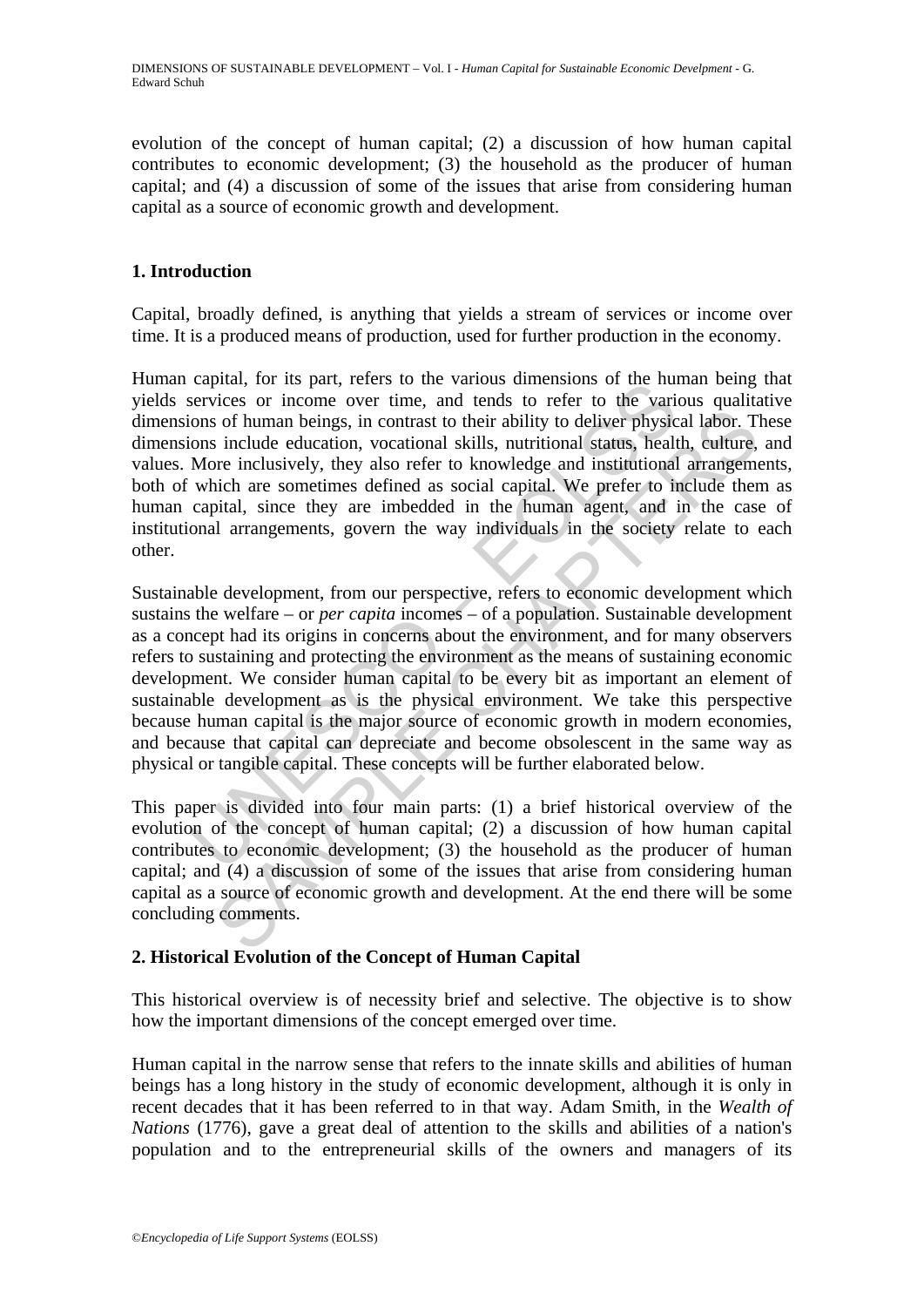enterprises. Later, Alfred Marshall (*Principles of Economics*,1890) also emphasized these same issues.

The Great Depression of the 1930s shifted the focus of the economic community to an analysis of economic stagnation, recovery, and stabilization. John Maynard Keynes was the intellectual leader of that period with his *General Theory* (1935). The world then became engaged in World War II, and economists in the developed countries, at least, focused on the issues associated with that conflagration.

As the post-World War II period emerged into economic recovery and sustained growth appeared to be feasible, the importance of stagnation and stabilization receded in relative importance. Economists turned once again to the analysis of economic growth. In the beginning, their analysis was strongly influenced by the emphasis on physical or conventional capital the Keynesian analytical framework had brought to the fore, with its investment functions, consumption functions, and the sum of consumption and investment as the determinants of national income.

The rediscovery of human capital in the modern literature is associated with the efforts of analysts to understand the growth over time in labor productivity in the U.S. economy. To the considerable surprise of many imbued with the Keynesian perspective, these analysts found that the stock of conventional capital explained little of that growth. That posed a significant challenge to students of economic growth and development.

mipotrane. Economiss unit on the marys of example degining, their manys is uncered eigening, their manysis was strongly influenced by the emphasis ional capital che Keynesian analytical framework had brought to stem and th all capital the Keynesian analytical framework had brought to the fore, then the functions, consumption functions, and the sum of consumption as the determinants of national income.<br>
Novery of human capital in the modern l Another important insight came from Robert Solow (1957) and his estimates of the aggregate production function for the U.S. economy. Solow found that when he estimated the parameters of that production function with cross sectional data for a given year, that production function underestimated realized growth in the economy when data from a later year were used to make projections into the future. Solow referred to the difference between projected and realized output as a residual and attributed it to technological change. At the time, the technological change was described by many as an "ignorance variable", since so little was known about it.

With Solow's discovery, however, the search began to identify the source of the gap – to identify our ignorance, so to speak. Much of the ensuing work was done by agricultural economists, who distinguished themselves with empirical research, as well as at the University of Chicago, under the intellectual leadership of the late Nobel Laureate in Economics, Theodore W. Schultz. Parallel work at the University of Chicago by Gary Becker, another later-to-be Nobel Laureate in Economics, who pioneered the development of the new household economics, also contributed importantly. The new household economics became important because much of a society's human capital is produced in the household (see below).

Zvi Griliches contributed greatly to flesh out the issues surrounding technology. Much of Griliches' early work was on agriculture, but he later broadened his work on technology and technological change to include the study of patents and patenting behavior. His work on agriculture, and the work of others in this field such as Hayami and Ruttan, are useful because they illustrate how some of the ideas on human capital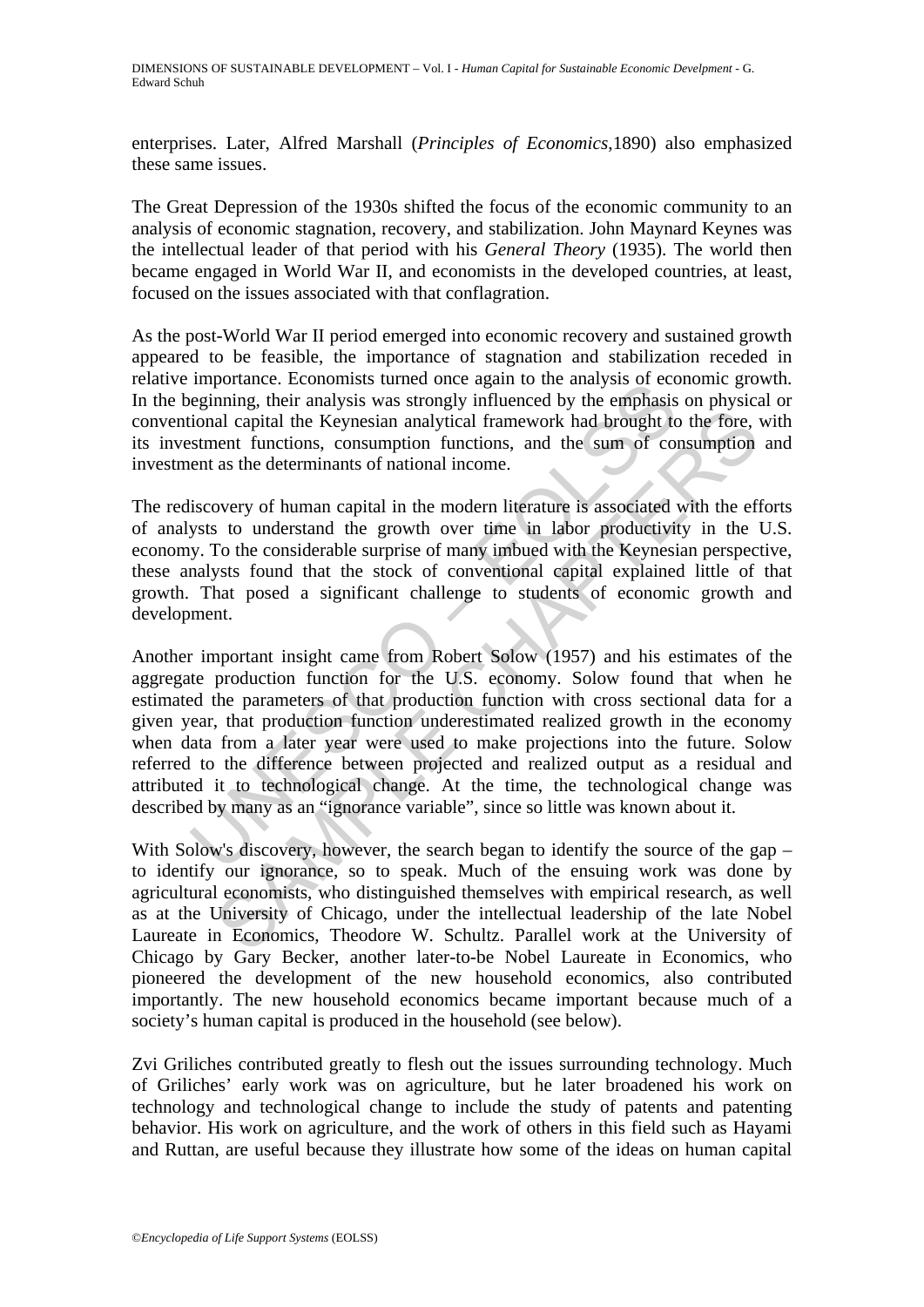evolved over time.

Griliches' first contribution (1957) was from his PhD dissertation at the University of Chicago, in which he investigated the social rate of return to investments in hybrid seed corn research. Using a standard project analysis approach and treating the expenditures on agricultural research as an investment, he obtained the startling result that the external social rate of return was 700 percent. Each dollar expended yielded a stream of income over time of \$7 per year!

It turned out that the use of the external rate of return was inappropriate since the measured income stream changed directions over time. However, this research attracted attention to the potentially high social rate of return to investing in research. (The internal rate of return Griliches found was a more modest, although still attractive, 35- 45 percent.) Griliches' research led to a long series of studies of the rate of return to public investments in agricultural research from studies all around the world. That research consistently shows high social rates of return, ranging to 100 percent and more.

Recognizing that hybrid seed corn was essentially an improvement in quality compared to open-pollinated seed, Griliches eventually turned to the more difficult analysis of improvements in the quality of machinery and equipment. With this research he demonstrated that much of new knowledge and technology is imbedded in modern inputs. In the case of machinery and equipment, most of the  $\overline{R}$  & D effort is done in the private sector.

If the both and of the and the of retuin to threshore that the content in the content of retuin Gritches' research led to a long series of studies of the rainvestments in agricultural research from studies all around the c ). The intertain and the system is a long series of studies of the rate of returnstments in agricultural research from studies all around the world, between the studies and the system of the system of the system of the sy Prior to his work on machinery and equipment, Griliches tried to understand why fertilizer consumption was growing so rapidly in the United States, a phenomenon that was widely interpreted as a technological change in agriculture. He found that the consumption of fertilizer was increasing in large part because of a dramatic decline in the real price of fertilizer. That decline, for its part, was due in large part to technological innovations in the *fertilizer industry*. This was another important new insight.

Later, drawing on the research of Schultz and others on education, Griliches drew this research together by estimating the parameters of an extended production function for U.S. agriculture (1963). The production function was extended by introducing additional variables such as education, and by correcting for the change in quality for the conventional physical capital inputs. When he analyzed the growth in agricultural output over time he found that he could explain almost all the increase in output by the included variables. In other words, the Solow residual had disappeared. The sources of the gap had been identified for this sector of the economy, and they were found to be due to investments in human capital and in improvements in the quality of the conventional inputs. This was a significant contribution to our understanding of economic growth and the role of human capital.

Another finding from Griliches' work with the aggregate production function was that the coefficient for education in his Cobb-Douglas production function was identical to the coefficient on the conventional labor variable. That indicated that education and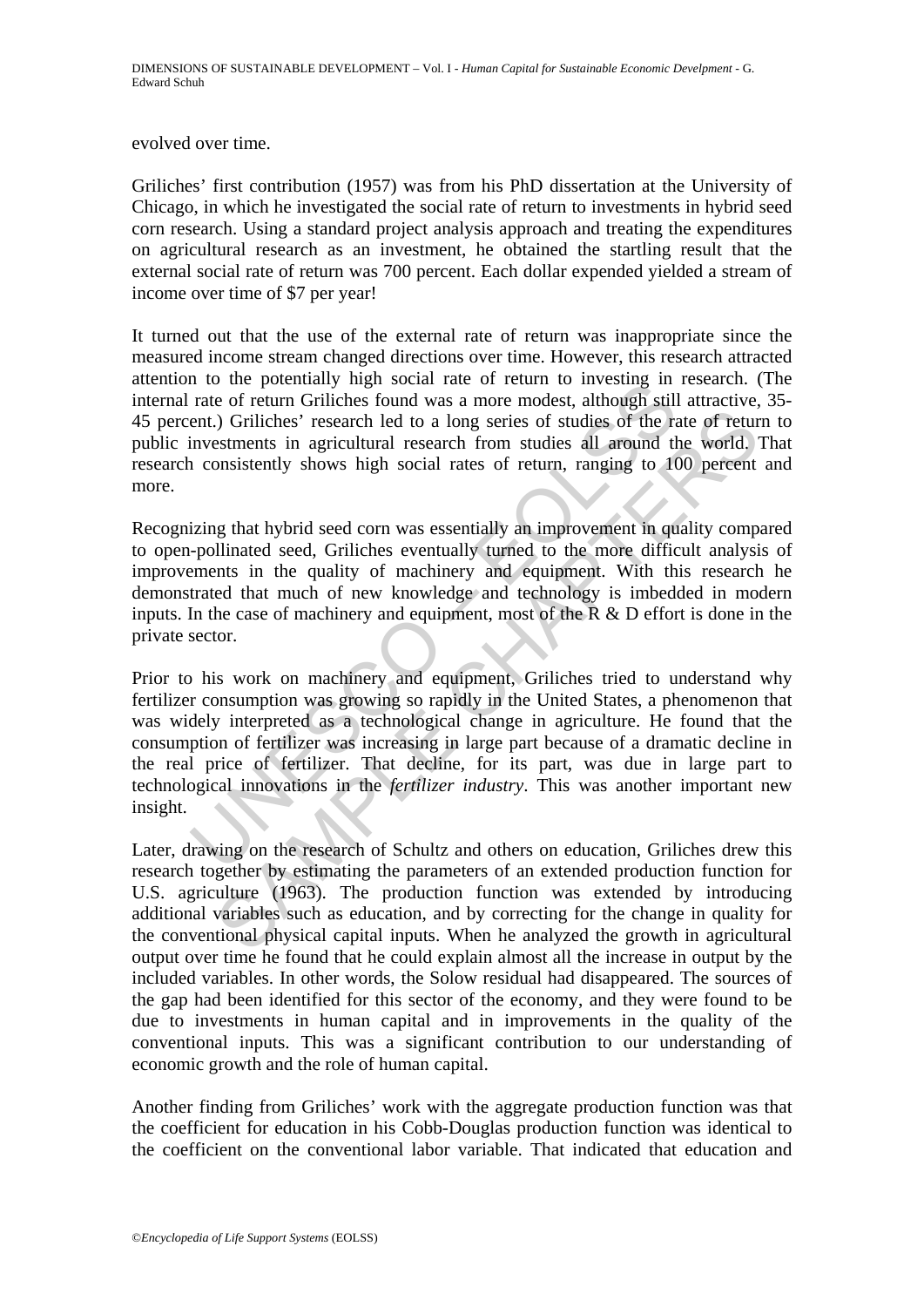conventional labor were perfect substitutes. The significance of this was that the number of workers in agriculture had declined significantly over time, while the schooling of the labor force had increased significantly. In effect, the education of the labor force was offsetting the reduction in conventional labor – an important finding for the analysis of economic growth.

Consider now the contributions of Theodore Schultz. One of his important contributions was an early attempt to understand the growth of U.S. agriculture. Without the use of a formal aggregate production function, Schultz was able to attribute much of the residual gap to investments in agricultural research and to changes in the quality of the agricultural labor force. He produced one of the first estimates of the social rates of return to such investments.

Professor Schultz is best known for his pioneering work on education or formal schooling (1961). His was the first modern treatment of the economics of education. He argued that education is an investment good, not a consumption good as had been conventionally assumed, and addressed the economics of these investments. He also made estimates of the social rates of return to such investments, and found them to be relatively high.

A large stream of literature has ensued on the economics of education. The treatment of education as an investment good has contributed significantly to our understanding of economic growth. Becker's (1965) work on human capital provided the analytical framework for understanding investments in education, but also an analysis of on-thejob training, vocational education, and other forms of human capital.

by Such investments.<br>
Such investments.<br>
Or Schultz is best known for his pioneering work on educated and (1961). His was the first modern treatment of the economics of<br>
that education is an investment good, not a consumpt Schultz is best known for his pioneering work on education or for<br>1961). His was the first modern treatment of the economics of education<br>1961). His was the first modern treatment of the economics of education<br>ally assumed Schultz's book *Transforming Traditional Agriculture* (1964) was another important contribution to understanding the role of human capital in agricultural modernization and development. He argued that the traditional agriculture of the developing countries was poor not because the producers did not use their limited resources efficiently, but because they were in a low-level equilibrium trap. The way out of this trap was to invest in agricultural research to produce the technology for a modern agriculture, and to invest in the education of the agricultural labor force.

Another contribution of Schultz was his analysis of economic disequilibria. He argued that the elimination of these disequilibria can be an important source of economic growth. Moreover, the innate abilities of the population, plus the cognitive skills acquired through schooling, provide the means for reducing or eliminating these disequilibria.

Hayami and Ruttan (1971, 1985) also contributed importantly to our understanding of agricultural modernization and economic development. Their 1971 edition is based on an induced innovation model which argues that biological and mechanical innovations ease the production constraints implied by inelastic factor supplies of land and labor (the primary inputs), respectively. Biological innovations facilitate the substitution of fertilizer for land; mechanical innovations facilitate the substitution of capital for labor.

This induced innovation model, which puts human capital in the form of new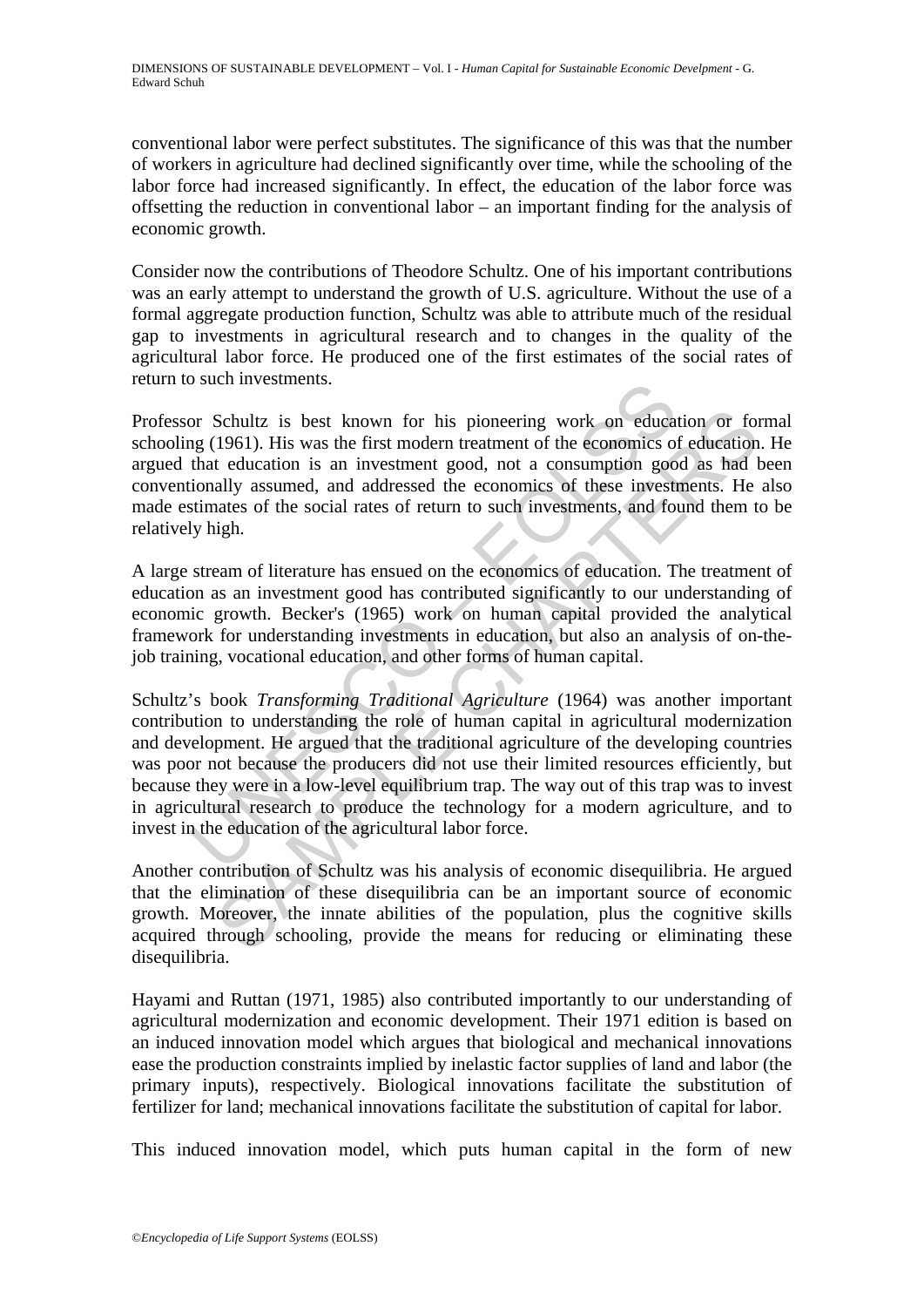production technology and education at the heart of the modernization process, can explain the completely divergent growth paths of economies as disparate as Japan (labor-abundant) and the United States (land-abundant). It is also capable of explaining much of the disparate growth rates of agriculture in a large number of countries around the world.

The first edition of their book also emphasized the necessary institutional arrangements (an additional form of human capital) to bring about the process of induced technical change. In their 1985 edition they carry this analysis forward by developing a theory of induced institutional change. The Hayami-Ruttan analysis, with its emphasis on human capital, is now the most widely accepted interpretation of agricultural development. It is also the most widely used framework for guiding policy for agricultural development.

most where y used *Hamework* for gurding poincy for agricultural dion to his work on human capital, Becker also contributed to the capital with his work on the new economics of the household (19) and contribution is derive to his work on human capital, Becker also contributed to the literature<br>
ital with his work on the new economics of the household (1981, 1991),<br>
contribution is derived from his earlier analysis of the allocation of time.<br> In addition to his work on human capital, Becker also contributed to the literature on human capital with his work on the new economics of the household (1981, 1991). This significant contribution is derived from his earlier analysis of the allocation of time, and is rich in its analytical framework for studying the allocation of resources (including the time of members of the household) within the household and of how the members of the household relate to the market economy.

# TO ACCESS ALL THE **18 PAGES** OF THIS CHAPTER, Visit: http://www.eolss.net/Eolss-sampleAllChapter.aspx

#### **Bibliography**

- - -

Becker, G. S. (1965). *Human Capital: A Theoretical and Empirical Analysis.* Princeton, N.J.: Princeton University Press. [Develops the analytical framework for understanding investments in the various forms of human capital. Empirical research is reported.]

Becker, G. S. (1981, 1991). *A Treatise on the Family.* Cambridge: Harvard University Press. [A thorough analysis of the new household economics and its role in understanding the economics of the family. Provides new perspective on important family issues such as marriage.]

Griliches, Z. (1957). Hybrid Corn: An Exploration in the Economics of Technological Change. Econometrics 25:231-252. [A pioneering study in which investment to produce a new production technology was treated as a straightforward project analysis. Set the stage for later analyses of the rate of return to investing in agricultural research.]

Griliches, Z. (1963). The Sources of Measured Productivity Growth: United States Agriculture, 1940- 1960. Journal of Political Economy 71:331-346.[A production function that includes human capital variables and adjustments for quality changes in inputs is used to account for changes in output over time.]

Hayami, Y. and Ruttan, V. W. (1971, 1985). *Agricultural Development: An International Perspective*, Baltimore: The Johns Hopkins University Press.